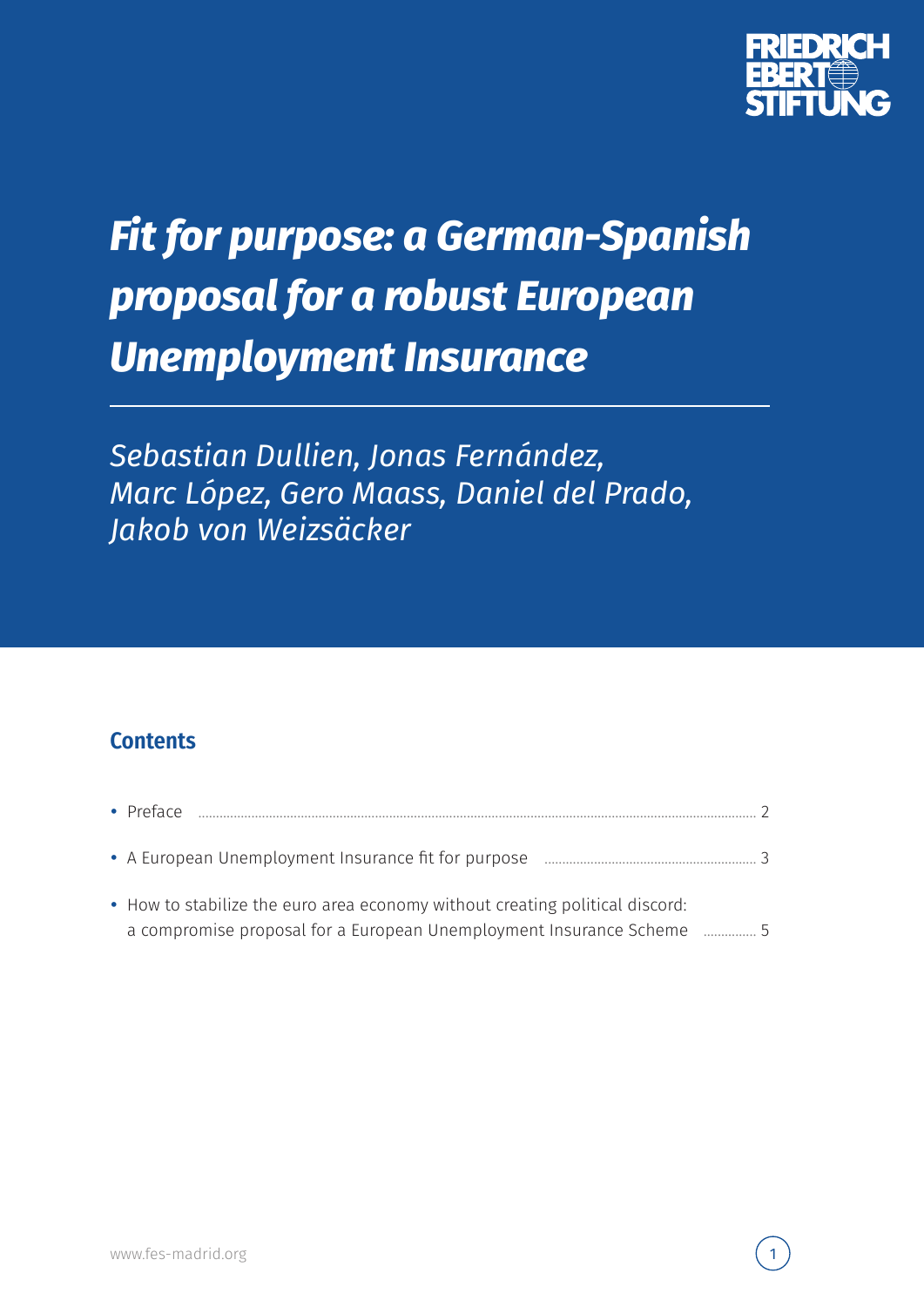## **Preface**

How do we contribute to fixing the Euro and fighting the North-South divide in growth and social welfare? And how do we change the debate on the future of the euro area from one fought on partisan stability versus transfer lines, to one seeking a common solution, which both safeguards the long-term viability of the European project, while also taking into account individual Member State interests?

These questions have been the driving force behind a German-Spanish working group, initiated by Agenda Pública and the Friedrich Ebert Stiftung. Over the course of several meetings, the present report by Professor Sebastian Dullien and Professor Daniel del Prado on a European unemployment insurance scheme was developed, taking into account both the principles of solidarity and of individual responsibility.

We thank the Members of the European Parliament Jonas Fernández and Jakob von Weizsäcker for backing and developing the idea, and, crucially, for lending their political support.

We look forward to the coming debates!

Gero Maass Head to the FES office in Madrid Marc López Director of Agenda Pública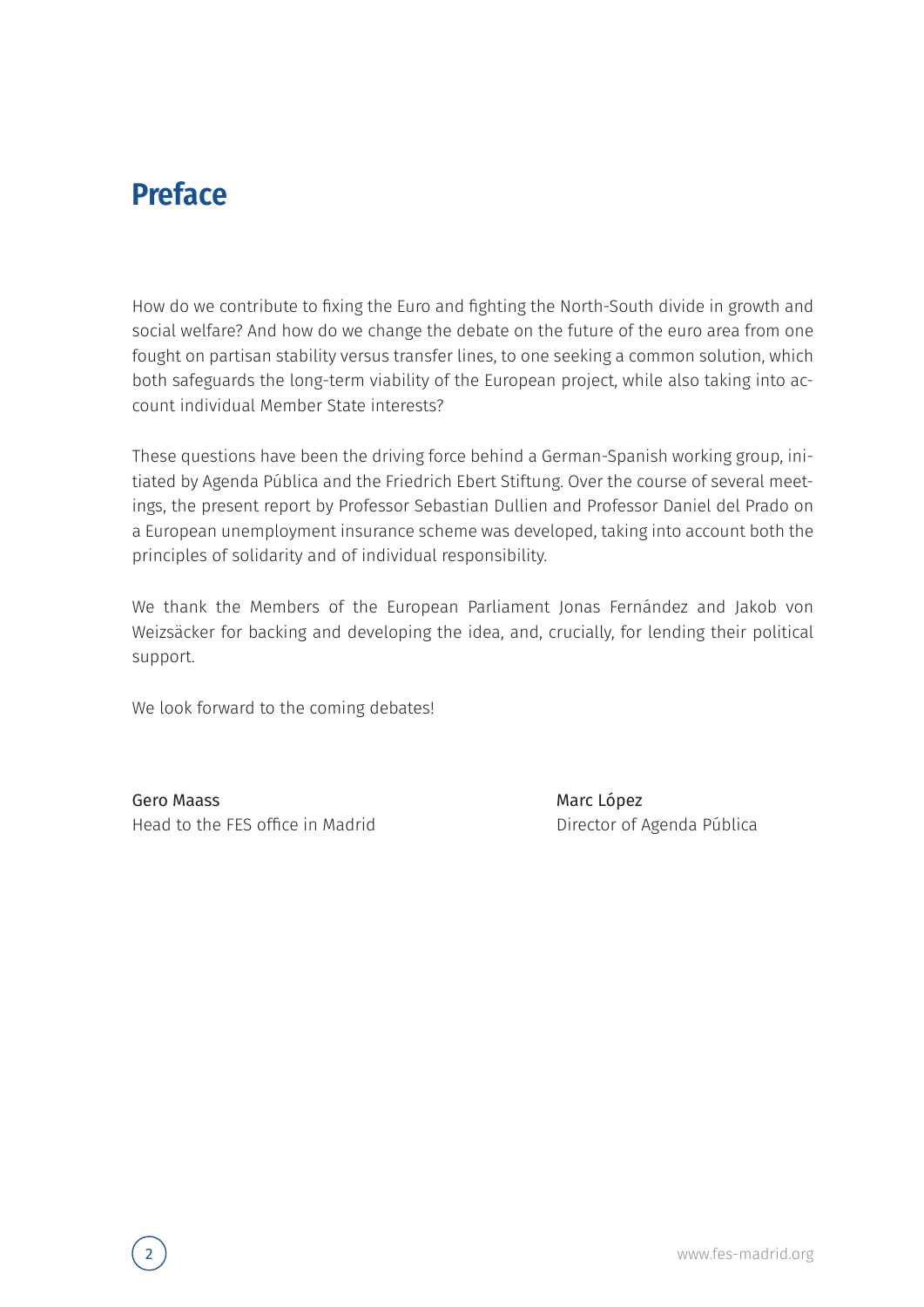## **A European Unemployment Insurance fit for purpose**

*Jakob von Weizsäcker (Member of the European Parliament) and Jonás Fernández (Member of the European Parliament)*

Fixing the euro remains one of Europe's most pressing policy challenges. The broadening cyclical recovery in the euro area is very much welcome but must not lead to complacency in that respect. Strengthening both responsibility and solidarity at the same time will be essential for creating a sustainable euro area architecture. Obviously, this implies that the euro area is not at its possibility frontier, where more responsibility would mean less solidarity or vice versa.

Of course, it is possible to have a currency union without solidarity. But that would be akin to building a car without a suspension and with seats made out of steel. It would be possible but very uncomfortable since all the shock absorption would have to be done by the passengers' spines. Many citizens in the euro area member states undergoing large economic shocks must have felt that the euro area is akin to that sort of misconstrued car. They would not be entirely mistaken, since one key shock absorber is absent by definition in a currency union, namely the exchange rate. And a second shock absorber, fiscal policy, did not work well in many euro area countries where public or private debt levels were already very high to start with.

One possible remedy would be to turn the euro area into a full-scale fiscal union. However, a number of member states are adamant that they do not wish to go down that route out of fear that this could result in large-scale permanent transfers. Therefore, solidarity by means of large-scale transfers is not a convincing solution for the future of the euro area. Instead, the euro area will require solidarity that is based on a fair system of insurance where no Member State will have to feel unduly disadvantaged in the long run. And politically, by far the most attractive form of "solidarity" insurance is unemployment insurance since it tackles head on the worst and most visible consequence of large scale economic shocks and alleviates the fiscal strain in bad times in the context of the Stability and Growth Pact.

However, designing a full-blown and fair system for euro area unemployment insurance would require a substantial harmonisation of euro area member states' labour market regulation and welfare systems which is definitely not on the cards for the time being. Therefore, a slightly less ambitious model that still offers sufficient shock absorption capacity should be envisaged. Designing such a system, that works both politically and economically, is precisely what we have been working on in close cooperation with Sebastian Dullien and Daniel Pérez del Prado.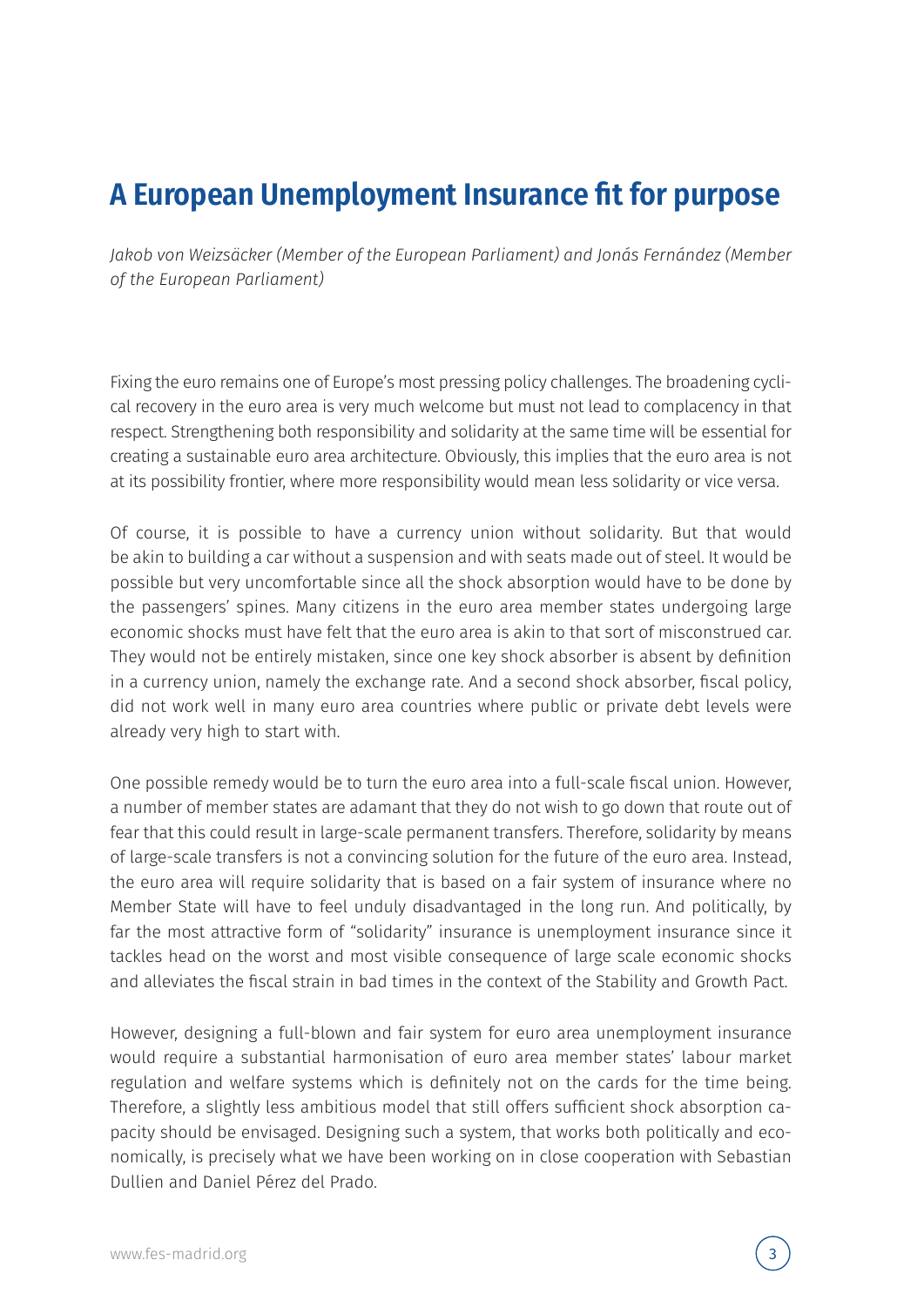From insurance theory we know that ordinary insurance across a longer period of time can typically be closely modelled as a mix of self-insurance and reinsurance. For example, in car insurance a significant part of the insurance is self-insurance. In fact, after an accident, the insurance premium increases, allowing for a substantial share of the losses to be paid back to the insurance company over time. On the other hand, in case of accidents with very high damage, the losses incurred are absorbed to a large extent by the insurance community.

This basic insight from insurance theory inspired our proposal for a workable euro area unemployment insurance framework. In normal times, euro area member states would pay 0.1 % of GDP per year into a common European unemployment fund. The lion share of this would go into a national compartment earmarked specifically for this country which is the self-insurance compartment. The rest would go into a common "stormy day" compartment for very large shocks for the purpose of re-insurance.

If a Member State experiences a rise in unemployment over a set reference value (say 0.2 percentage points), it would receive a net pay-out from its national compartment to support the increased unemployment benefits. If a country is hit by a very large economic shock (say over 2 percentage point rise in unemployment), it would receive additional payments from the stormy day fund as re-insurance.

By excluding net-payments into the system from the Stability and Growth Pact in good times, the fiscal restriction in good times would *de facto* become tighter. Conversely, in bad times the net-payments out of the system would also not be counted for the purpose of the Stability and Growth Pact so that these extra funds would relax the overall fiscal constraint of a country in shock. In this way, the system would contribute significantly to more reliable and credible fiscal stabilisation, in the face of asymmetric and even to some extent symmetric shocks.

The extent to which the different compartments would be allowed to run a deficit in order to enhance the stabilisation effect beyond the workings of a pure rainy-day fund will depend on the credibility of the overall institutional set-up. In any event, member states with deficits in their national compartments would be required to make higher contributions once their economies recover.

Simulations based on these principles show a significant economic stabilisation potential from the system, with minimal net costs to its contributors over time. This form of unemployment insurance would be as much an institutionalisation of counter-cyclical economic policy, as it would be a form of solidarity that would assure a much smoother ride for the citizens of the euro area.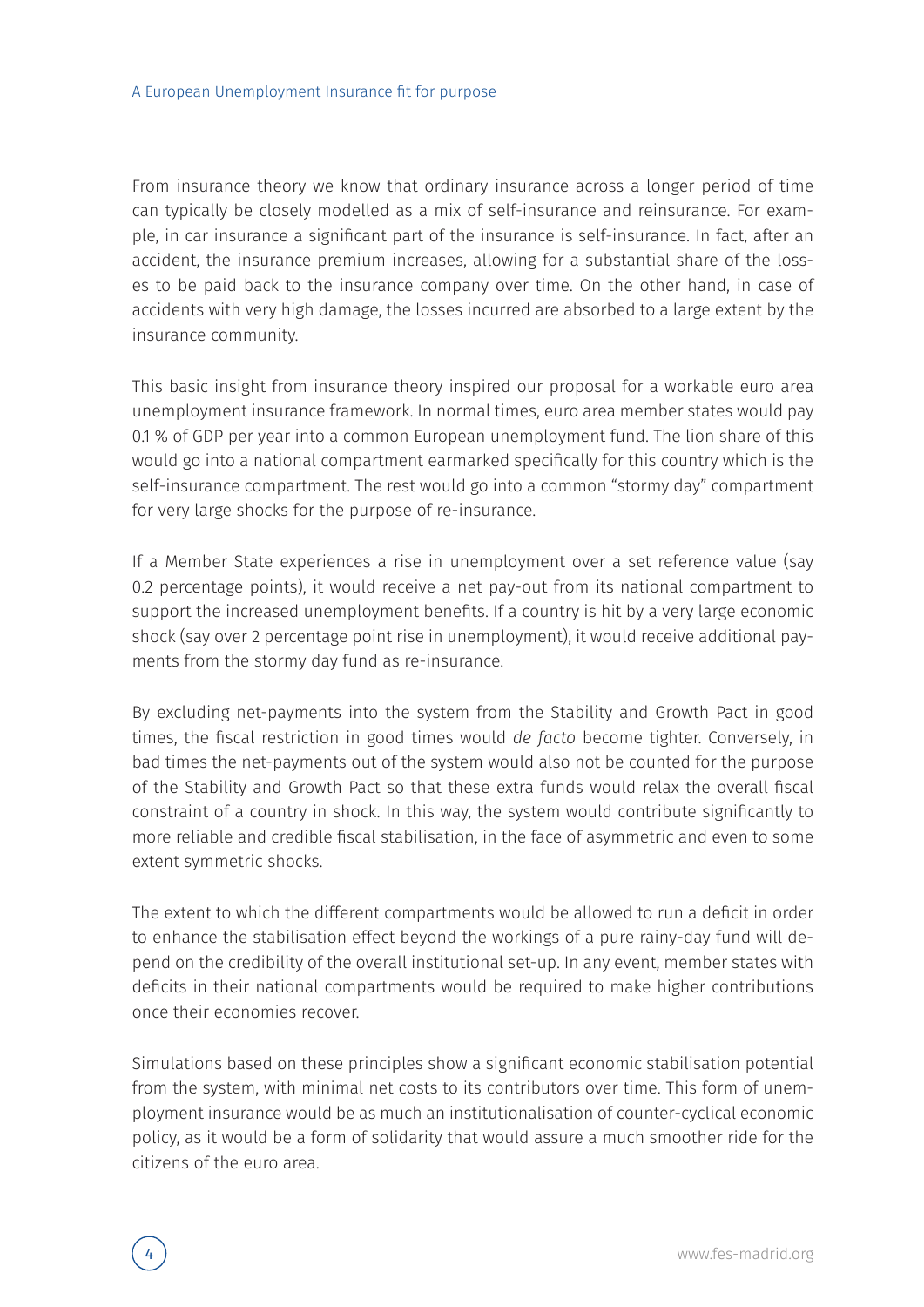### **How to stabilize the euro area economy without creating political discord: a compromise proposal for a European Unemployment Insurance Scheme**

*Sebastian Dullien (Professor of International Economics at HTW Berlin, the University of Applied Sciences) and Daniel Pérez del Prado (Professor of International Social and Private Law at Universidad Carlos III of Madrid)*

#### **Introduction**

By now, the need for a fiscal capacity of the euro area is widely acknowledged.<sup>1</sup> While the original euro area framework in the Maastricht Treaty was designed without a fiscal capacity based on the belief that, if countries had solid public finances, they could self-insure against shocks by borrowing in international markets in a crisis and using the funds for national stabilization policies, the consensus today is that this hope was overly optimistic. First, many euro member states did not run a counter-cyclical policy as one would have needed prior to the global financial and economic crisis of 2008/9 and hence saw themselves cut off financial markets. In some cases (such as Greece), the failure to do so was in clear violation of the EU's fiscal rules. In other cases (such as Spain or Ireland), the failure was mostly based on incorrect judgements of the economies' position in the cycle. Second, in the case of banking crises, asymmetric shocks in some countries (notably Spain and Ireland) proved so large that these countries lost (or were at the verge of losing) access to financial markets even though they had entered the crisis with very sound public finances.

A fiscal capacity is now seen as a tool to first help countries stabilize their economies when hit with an asymmetric shock or with a symmetric shock monetary policy is unable to counteract, and second to make fiscal policy overall more counter-cyclical.

<sup>1</sup> As evidence, see the *Four Presidents' report* of 2012, the *Five Presidents' report* of 2015, the proposals by the new French president Emmanuel Macron as well as the Spanish government from 2017.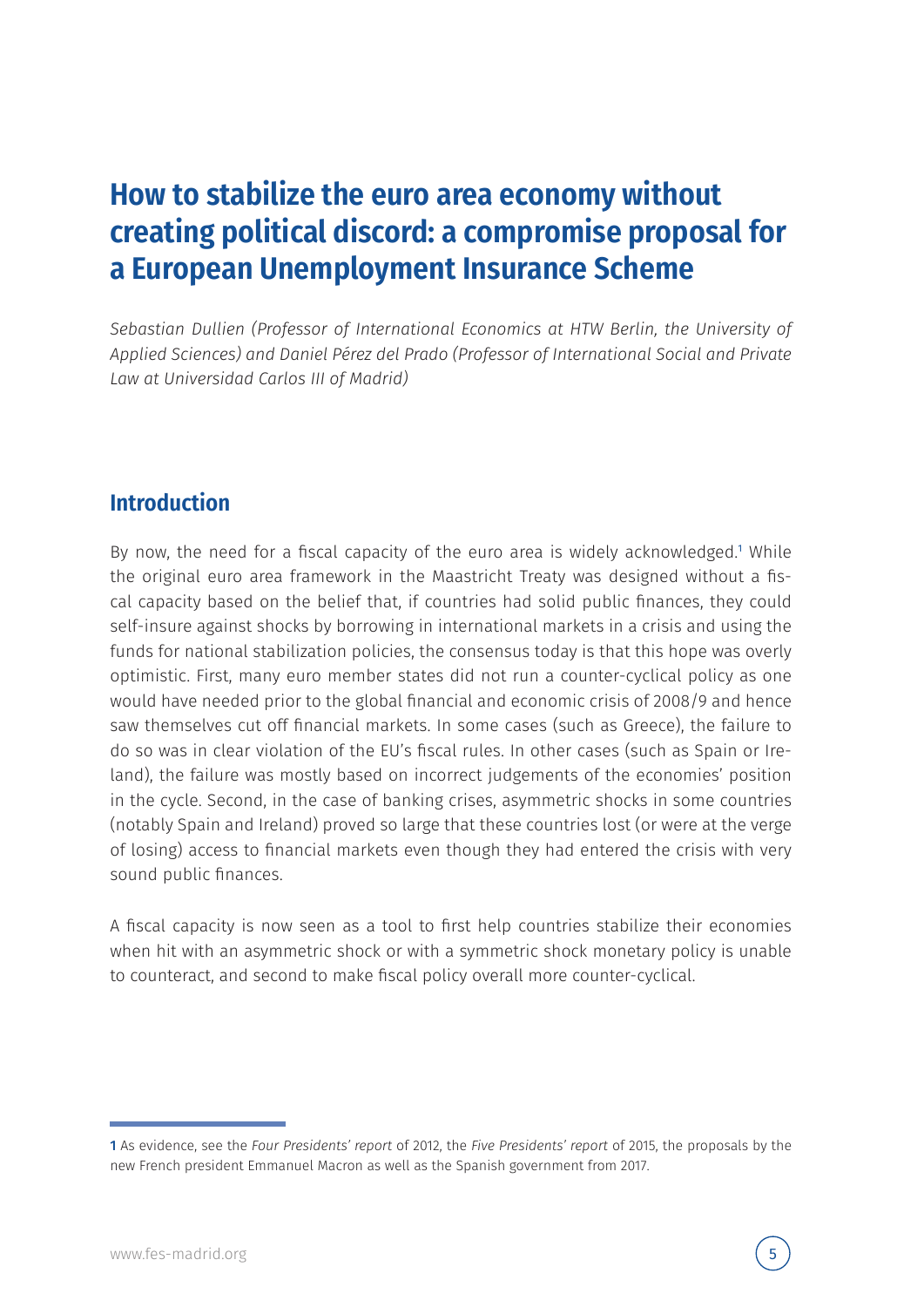One of the elements which could form part of such a fiscal capacity is a European Unemployment Insurance (EUI) or synonymously a European Unemployment Benefit Scheme (EUBS), for which by now a number of variants have been spelled out and about which a number of studies have been conducted.<sup>2</sup>

Such a EUBS would result in a system that stabilizes aggregate demand in a country in which unemployment increases strongly in the wake of an economic downturn, either by directly paying funds to the unemployed from a European fund (under a so-called genuine scheme)<sup>3</sup> or by making transfers to national unemployment insurances (under a so-called equivalent or reinsurance scheme).<sup>4</sup>

Yet, there are a number of concerns about such a system: especially the German establishment is afraid that introducing such a system could lead to permanent transfers from Germany (and other "Northern" euro-countries) to the euro-periphery and countries such as Italy, Spain, Portugal, France and Greece. Another concern is moral hazard: Governments might not do enough to fight unemployment as costs are shared (Feld and Osterloh, 2013; Wissenschaftlicher Beirat beim Bundesministerium der Finanzen, 2016). Moreover, some variants of a EUBS might require treaty change and are hence seen as toxic in some countries. Finally, social partners in some countries fear that the introduction of a European unemployment insurance might weaken the tripartite governance structure of successful national unemployment benefit systems.

Against the background of this debate, this paper is spelling out a compromise proposal which on the one hand would provide the stabilization sought by proponents of a EUBS, but on the other hand addresses some of the most important concerns brought forward against a EUBS.

Before going into the details of such a proposal, it is necessary to define the economic aim of such a scheme. The aim of the proposal discussed here is two-fold: It should first lead to cyclical stabilization both at a country-level as well as an EMU-wide level by influencing the pattern of national aggregate demand over time. Second, in the case of very large shocks to individual countries, it is supposed to soften the impact of this shock. What the proposal is not supposed (or able) to do, however, is to provide long-term convergence of incomes in different euro area countries.

<sup>2</sup> The most comprehensive study of which has been conducted for the European Commission by Beblavý and Lenaerts (2017).

<sup>3</sup> A comprehensive proposal for such a system can be found in Dullien (2014).

<sup>4</sup> The standard reference for such a proposal is Beblavý *et al.* (2015).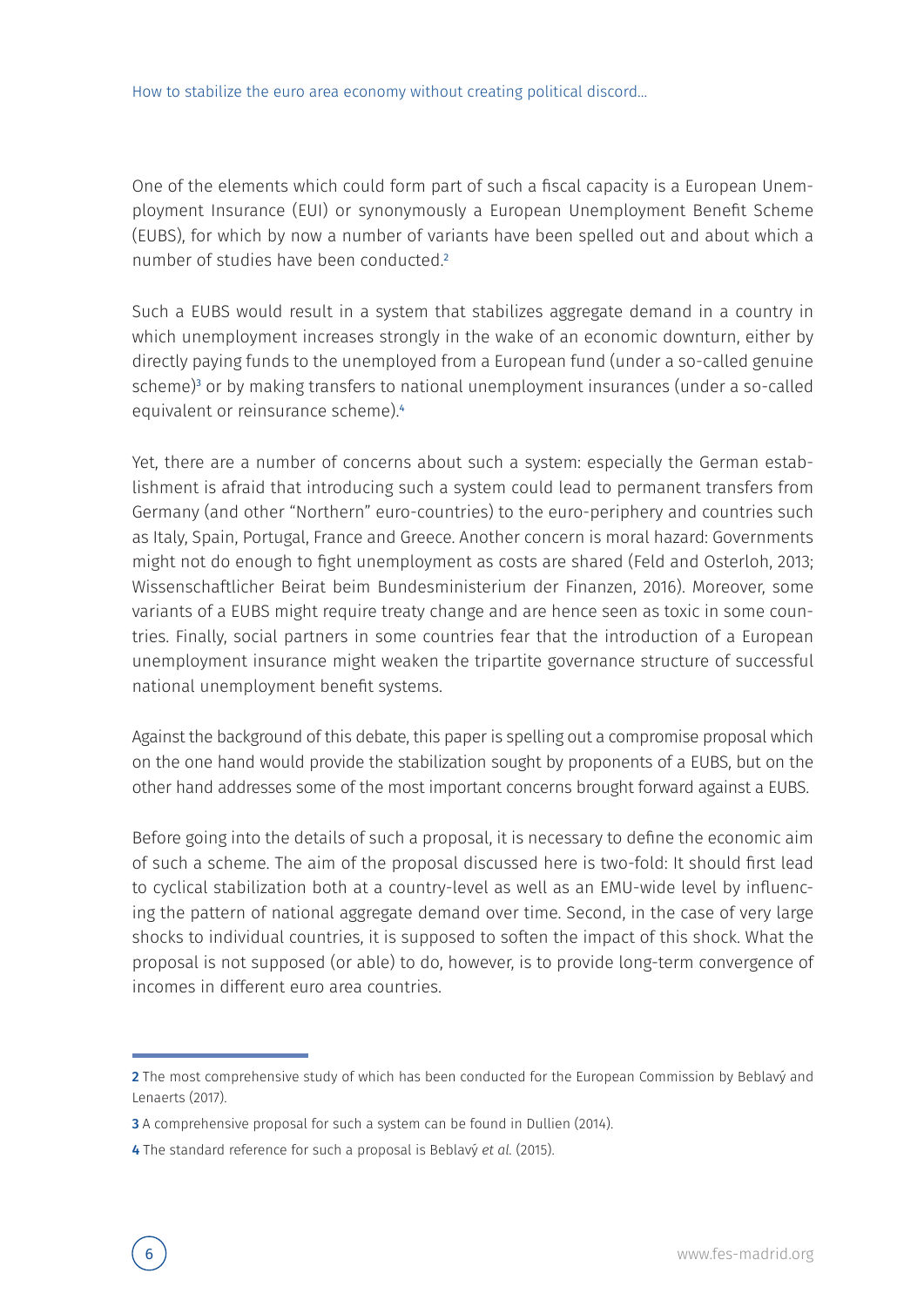Our proposal borrows elements from a number of published proposals, among others those from the CEPS (Beblavý and Lenaerts, 2017) and the Italian treasury (Ministero dell'Economia e delle Finanze, August 2016, September 2016a, September 2016b). We believe, however, that the combination of the specific details is new and maximise the stabilization ability while minimizing concerns among euro area member states.

Especially, our system has significant elements of self-insurance, by which countries are forced to make savings in good times for the case of a severe down-turn, combined with elements of joint insurance (or solidarity), by which countries especially hard hit by a crisis get support from a commonly financed fund.

The rest of the paper is structured as follows: section 2 presents the basic elements of the compromise proposal, section 3 presents some financial data from a simulation exercise of the proposal and section 4 covers legal questions on the implementation of such a system.

#### **Basic elements of this compromise scheme**

While there are some advantages of designing a European unemployment insurance as a genuine system under individual workers acquire claims against a European unemployment insurance, the technical and legal complications of introducing such a system are immense (see for the legal issues below). Therefore, a compromise proposal should be designed as an equivalent system under which payments are made out of a country's budget and transfers are sent to the country's budget. Each country would then be responsible to organize the transfer of the funds between its general budget and its unemployment insurance system.

Under such a scheme, each country would pay in 0.1 percent of its GDP each year into a common European unemployment fund or budget line. 80 percent of the country's pay-ins would be earmarked in a national compartment, the other 20 percent would go into a common compartment for very large shocks (a "stormy day fund"). If a country's compartment has accumulated 1 percent of the country's GDP, contributions stop until the reserves fall below this threshold again.

Pay-outs will be made if the unemployment rate increases by more than 0.2 percentage points relative to the average of the past five years. This rather small trigger is chosen as larger triggers bring about a number of problems, such as countries potentially not knowing for a long time whether they will receive any payments at all (and hence not being able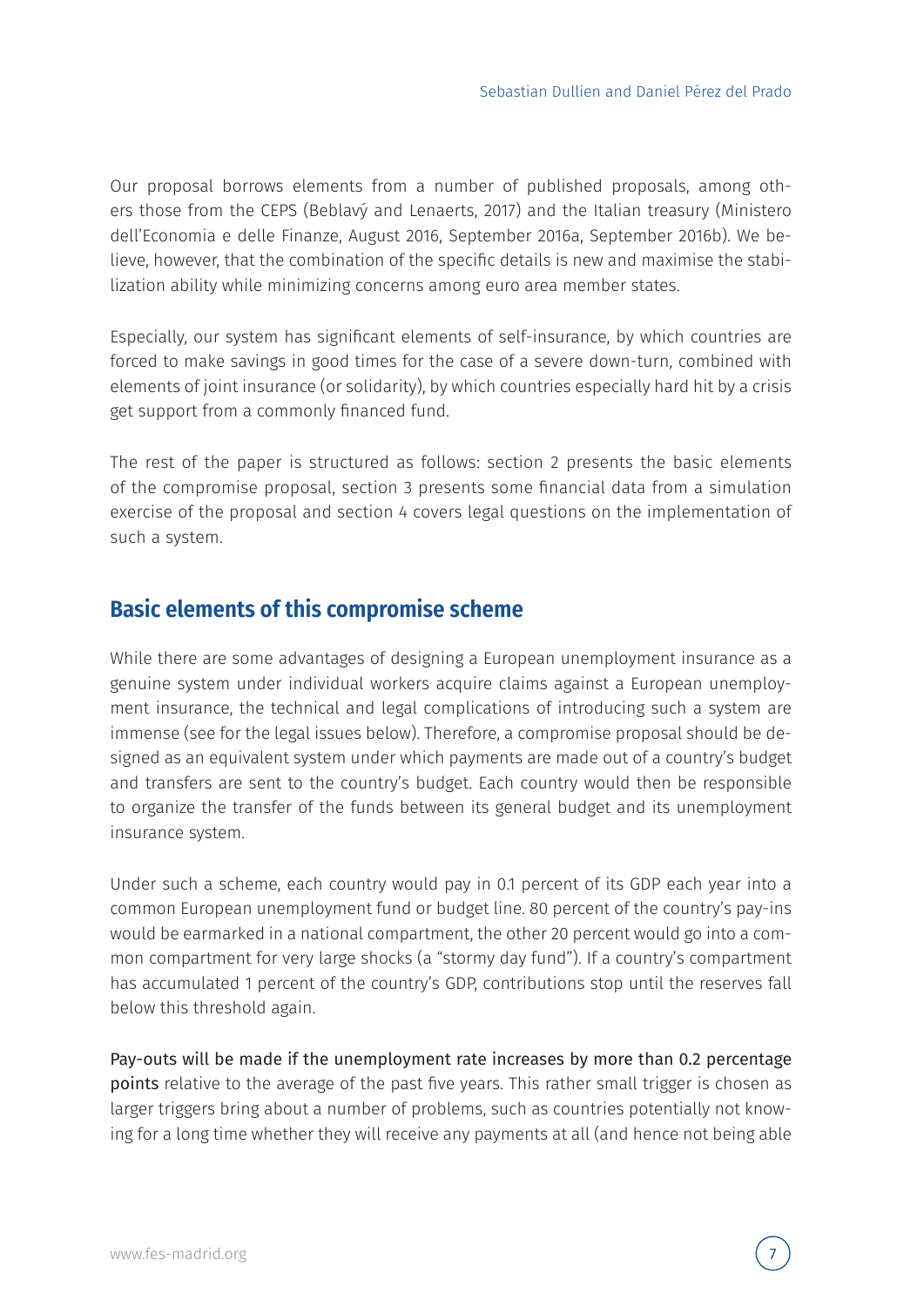to plan with the funds in their budget) or governments having an incentive to conduct policies which just would lift the unemployment rate above a certain trigger.<sup>5</sup>

If unemployment increases by more than 0.2 percentage points, countries can draw money from their national compartments. These pay-outs would be linked to the costs of unemployment in the country concerned, and could be set at a share of 25 percent of average wages paid per employee. In order to limit the fund's transfers, countries can decide in the wake of small fluctuations not to draw from the fund. Such a decision would lead to less contributions in the future (as the national compartment would more quickly be filled up again).

If a country were hit by a very large shock, defined as increases in the unemployment rate of 2 percentage points or more, additional payments would be made from the "stormy day fund", the common compartment for very large shocks. These payments would be constructed in a progressive way with transfers becoming proportionally bigger the larger the increase in unemployment. This progressive phasing in of these extraordinary transfers would prevent any moral hazard problems with fixed trigger values.

Disbursements from both the national compartment and the common fund should be made quickly at the point when official estimates first project an increase above the trigger values in order to make sure that countries can work with the funds available and the payments do not become pro-cyclical. Overpayment under this set-up would not be a large problem: If a recession turns out to be less severe than projected, this would result in an excessive drawing down of the national compartment which in turn would result in a more prolonged period of contributions in the future. Excessive payments from the stormy day fund would have to be replenished from the national compartment.

Each country would be allowed to run a cumulative deficit in its national compartment of up to 5 percent of its GDP. This deficit is first financed by loans from other national compartments, then, if all funds are exhausted by borrowing of the European unemployment fund in financial markets. The system would thus be allowed to issue bonds, backed by future contributions as collateral. In order to make the use of this possibility very unlikely, countries would only be allowed to participate in the system once their national compartment has collected 1.25 percent of GDP.<sup>6</sup>

<sup>5</sup> For a discussion of these problems, see Dullien (2017).

<sup>6</sup> To make sure that this amount is reached quickly, one could envision a phase-in-period in which countries pay in more than their usual national contribution.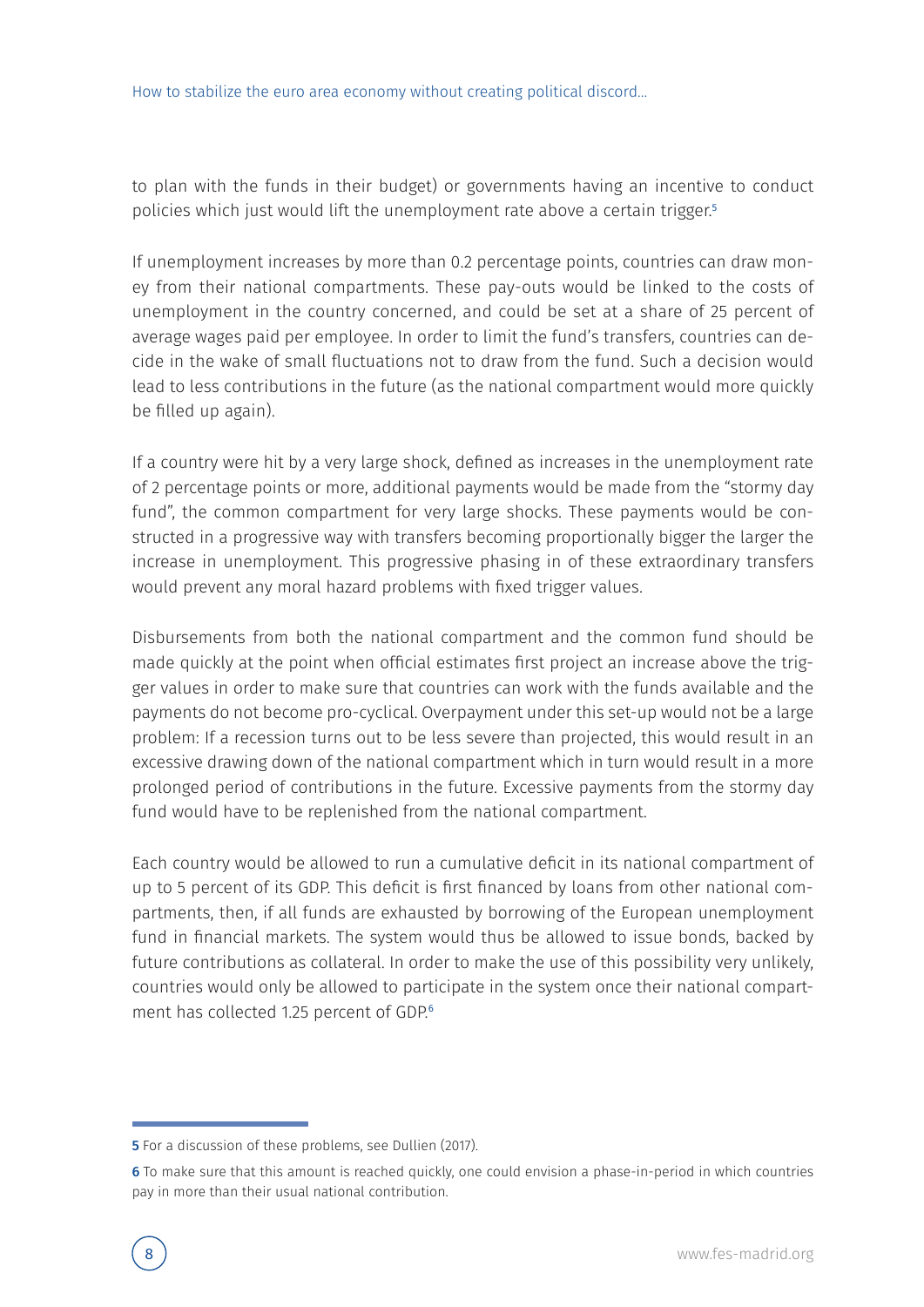In order to counter the fear of permanent transfers, a risk-based adjustment of contribution rates would be part of the system: Under such a rule, countries with cumulative deficits of more than 0.5 percent of their GDP in their national compartments would be required to pay higher contributions as soon as the unemployment rate falls strongly (i.e. more than 0.5 percentage points compared to the average of the past three years). The increased contributions would be designed in a progressive way, with larger contributions when unemployment drops very quickly and a formula which prevents an abrupt increase in contributions. Such a dynamic claw-back would help to limit the problems often discussed in the context of such rules that they run the risk of taking money from countries in long recessions and hence limiting the stabilization benefits of such a system.

The combination of national compartments and a dynamic claw-back system would limit issues of moral hazard as they would leave much of the final costs of excessive unemployment with the member states while allowing more stabilization as in the past.

Finally, as a governance structure of the system, we would propose a tripartite system, with a board with representatives of unions, employer federations and national governments and Union's institutions overseeing the implementation of the system. Such a structure has the advantage of minimizing concerns that the system will be run against the interests of the social partners.

#### **Financial performance and stabilization impact of this scheme**

Running a simple simulation of the proposed system against historical data shows that the system is financially stable, provides significant stabilization for some countries especially hard hit by the crisis while limiting net transfers to a very small amount.<sup>7</sup> Figure 1 illustrates the stabilization impact in the case of Spain. Spain would have received large payments out of the system between 2008 and 2013, in some years reaching almost 2.5 percent of GDP. Under reasonable assumptions,<sup>8</sup> this would have transferred into GDP staying 2.5 percent higher than it historically was – a very large stabilization impact. As Figure 2 shows, the stabilization impact for Italy would have been smaller (mostly because of the more muted increase of unemployment in Italy), but still significant.

<sup>7</sup> For the following, it has been assumed that the system started in 1997 with all euro area countries having already filled up their national compartments to 1.25 percent. The system is simulated as if all current euromember states would have been member of the European Unemployment Insurance over the whole period of time.

<sup>8</sup> As common in the literature, it was assumed that all the funds paid out by the system were spent by the national governments and that the multiplier for these spendings was 1.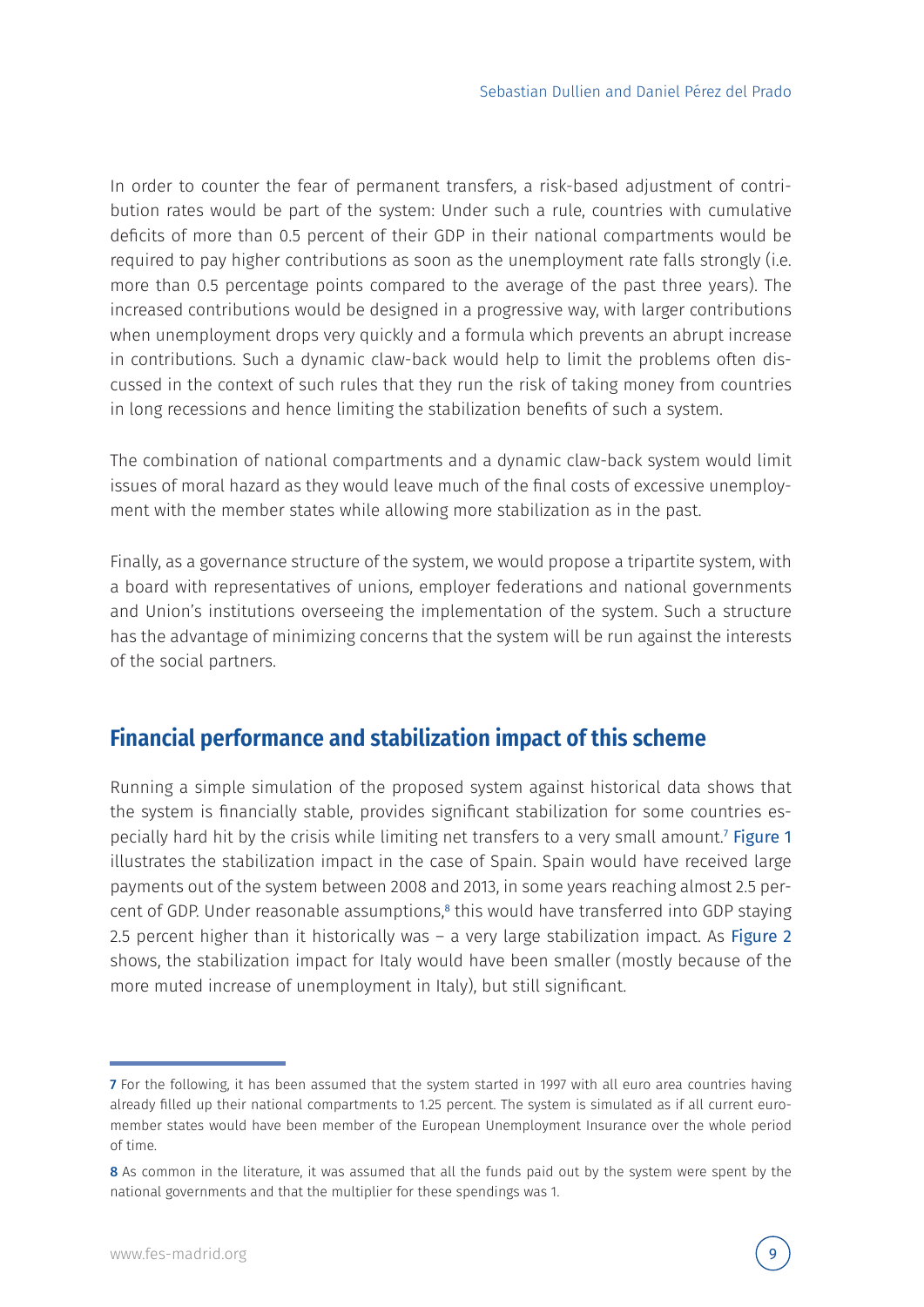

Figure 1 Net payments into EUI system, Spain, 1999-2018

Figure 2 Net payments into EUI system, Italy, 1999-2018

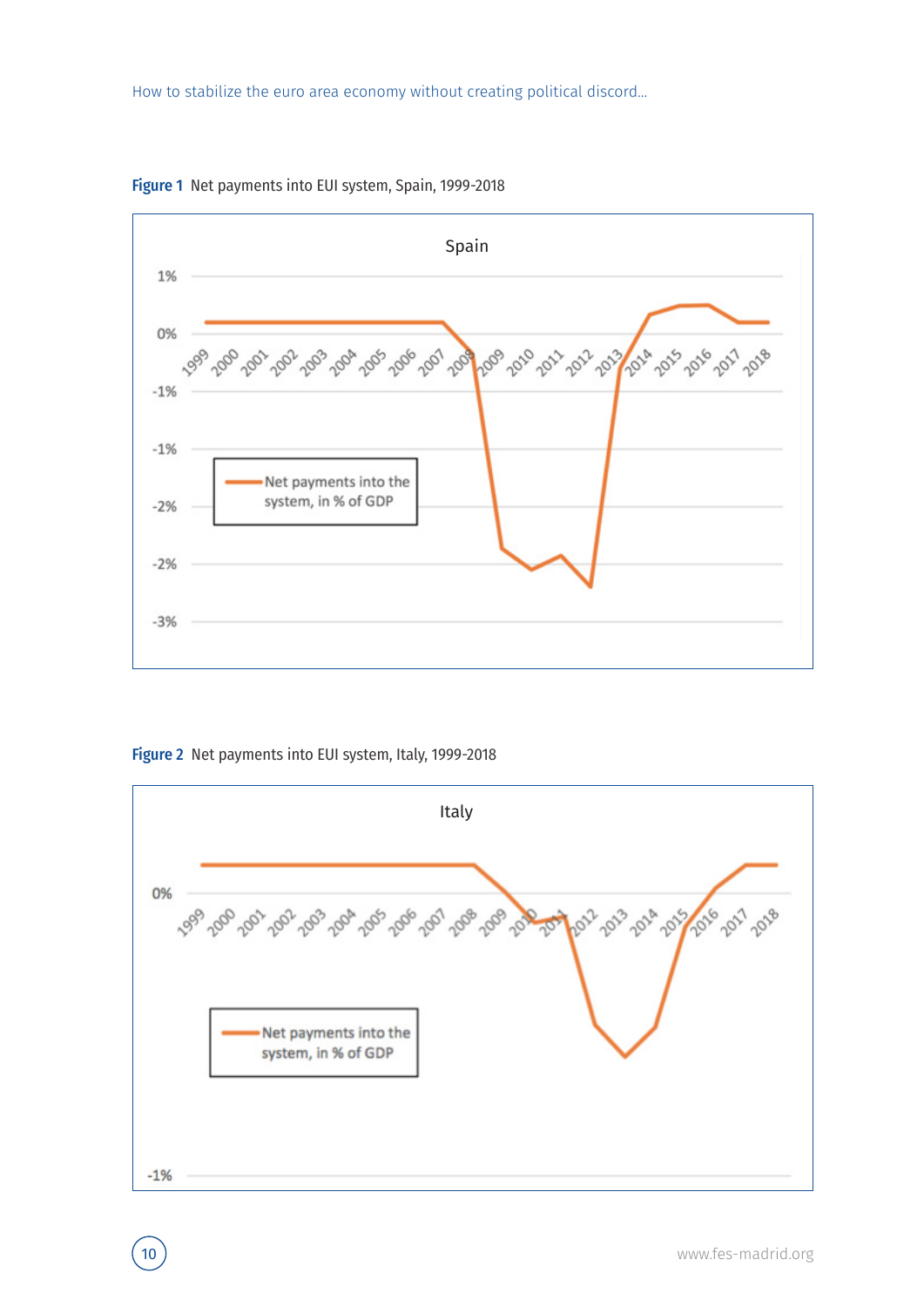Figure 3 summarizes the total finances of the national compartments (presented together) and the stormy day fund. While the global financial crisis and the following euro crisis would have depleted the reserves almost completely, overall the system would not have had to borrow. Reserves would have reached a bit less of €150 billion euros prior to the global financial crisis of 2008 and would have reached a minimum of less than €10 billion in 2014.



Figure 3 Reserves in the EUI system, 1996-2018

Overall, one can see that net transfers in the system would have been limited. Table 1 presents the overall finances of the system. While in 2018, some individual countries would have significant balances in their national compartments which would need to be filled up again in following years (such as the case of Spain) or would provide funds to draw from (such as the case of Germany or France), net transfers (without the balances in the national funds) would have been rather small. As one can see, over the whole 22 years of hypothetical operation, the total net transfers for Germany would have been less than 0.5 percent of 2018 GDP, which translates into a mere 0.02 percent of 2018 GDP per year of the systems existence. Interestingly, France actually would have contributed more in net terms relative to GDP, and Italy, often seen in Germany as a candidate for receiving permanent transfers, would have belonged to the group of net payers.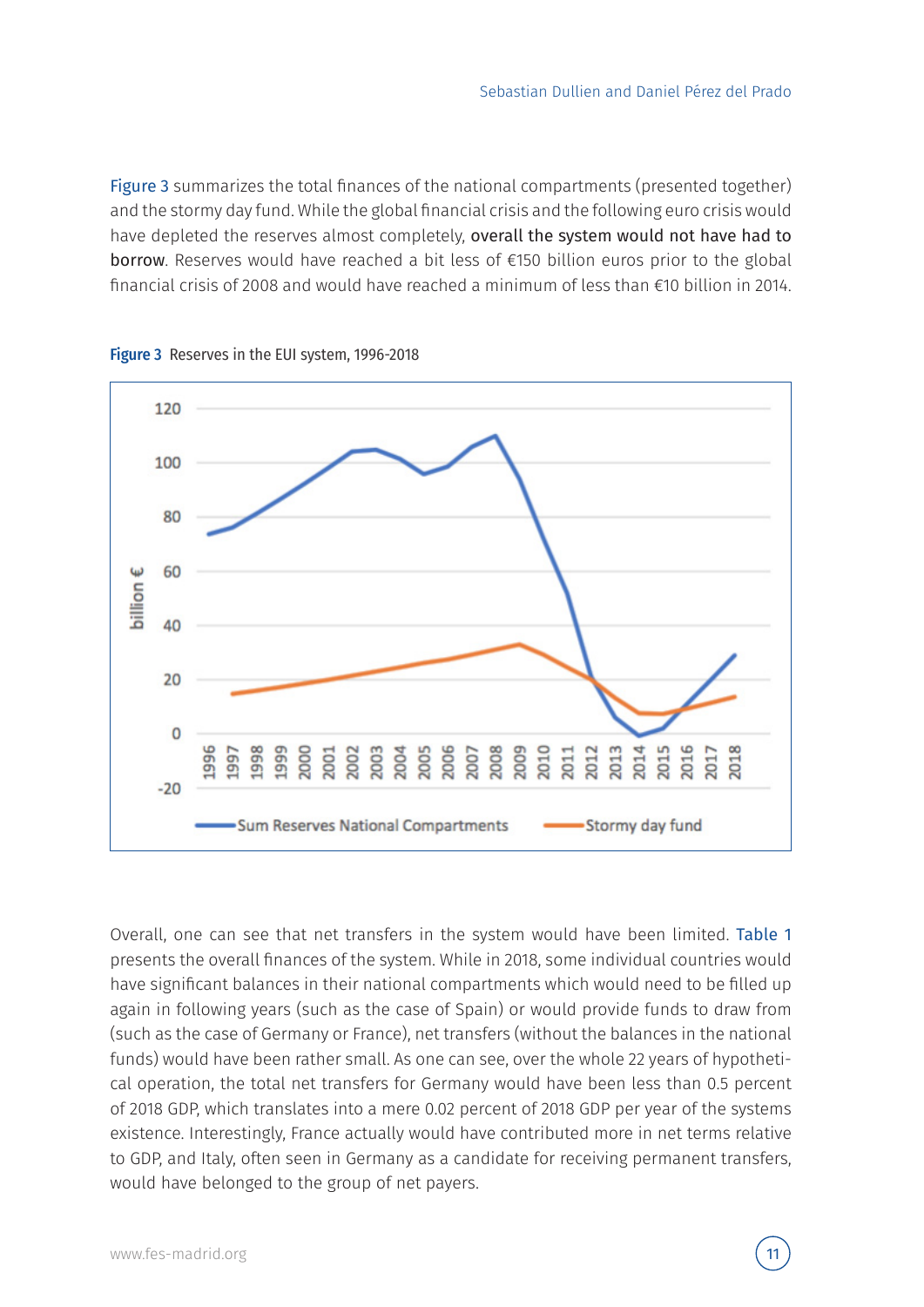#### Table 1 Summary finances EUI system

|                          | <b>National</b><br>compartment<br>2018 in bn $\epsilon$ | <b>Total</b><br>net transfer<br>payments 1996<br>to 2018, in %<br>of 2018 GDP | <b>Annual</b><br>average<br>net transfer<br>payments, 1996<br>to 2018 in % of<br><b>2018 GDP</b> | <b>Maximum</b><br>annual<br>stabilization<br>in % of GDP | <b>Stormy day</b><br><b>Fund 2018</b><br>in bn $\epsilon$ |
|--------------------------|---------------------------------------------------------|-------------------------------------------------------------------------------|--------------------------------------------------------------------------------------------------|----------------------------------------------------------|-----------------------------------------------------------|
| Euro area (19 countries) | 29.0                                                    |                                                                               |                                                                                                  |                                                          | 13.70                                                     |
| Belgium                  | 5.8                                                     | 0.45                                                                          | 0.02                                                                                             | 0.05                                                     |                                                           |
| Germany                  | 47.0                                                    | 0.47                                                                          | 0.02                                                                                             | 0.25                                                     |                                                           |
| Estonia                  | 0.0                                                     | $-0.21$                                                                       | $-0.01$                                                                                          | 1.79                                                     |                                                           |
| Ireland                  | $-2.0$                                                  | $-0.26$                                                                       | $-0.01$                                                                                          | 1.27                                                     |                                                           |
| Greece                   | $-8.4$                                                  | $-1.69$                                                                       | $-0.08$                                                                                          | 2.62                                                     |                                                           |
| Spain                    | $-45.0$                                                 | $-1.69$                                                                       | $-0.08$                                                                                          | 2.19                                                     |                                                           |
| France                   | 23.7                                                    | 0.48                                                                          | 0.02                                                                                             | 0.12                                                     |                                                           |
| Italy                    | 1.4                                                     | 0.29                                                                          | 0.01                                                                                             | 0.58                                                     |                                                           |
| Cyprus                   | $-0.5$                                                  | $-0.58$                                                                       | $-0.03$                                                                                          | 1.63                                                     |                                                           |
| Latvia                   | $-0.2$                                                  | $-0.39$                                                                       | $-0.02$                                                                                          | 1.83                                                     |                                                           |
| Lithuania                | $-0.2$                                                  | $-0.29$                                                                       | $-0.01$                                                                                          | 1.75                                                     |                                                           |
| Luxembourg               | 0.5                                                     | 0.32                                                                          | 0.01                                                                                             | 0.13                                                     |                                                           |
| Malta                    | 0.1                                                     | 0.32                                                                          | 0.01                                                                                             | $\overline{a}$                                           |                                                           |
| Netherlands              | 0.9                                                     | 0.42                                                                          | 0.02                                                                                             | 0.41                                                     |                                                           |
| Austria                  | 4.7                                                     | 0.45                                                                          | 0.02                                                                                             | 0.07                                                     |                                                           |
| Portugal                 | $-2.4$                                                  | 0.08                                                                          | 0.00                                                                                             | 0.85                                                     |                                                           |
| Slovenia                 | $-0.1$                                                  | 0.25                                                                          | 0.01                                                                                             | 0.51                                                     |                                                           |
| Slovakia                 | 0.6                                                     | 0.35                                                                          | 0.02                                                                                             | 0.17                                                     |                                                           |
| Finland                  | 3.0                                                     | 0.46                                                                          | 0.02                                                                                             | 0.08                                                     |                                                           |

While for the lack of consistent data, it is difficult to simulate the system for a longer time period than going back to the mid nineties, one can at least use unemployment data to evaluate how often countries would have been beneficiaries from the "stormy day fund" (which represents the transfer or solidarity element of the system) had the system existed from the sixties. Dividing the euro area countries for which we have data from 1960 roughly into "Northern" countries (Austria, Belgium, Germany, Finland, Netherlands, Ireland) and "Southern" countries (France, Greece, Spain, Italy, Portugal) shows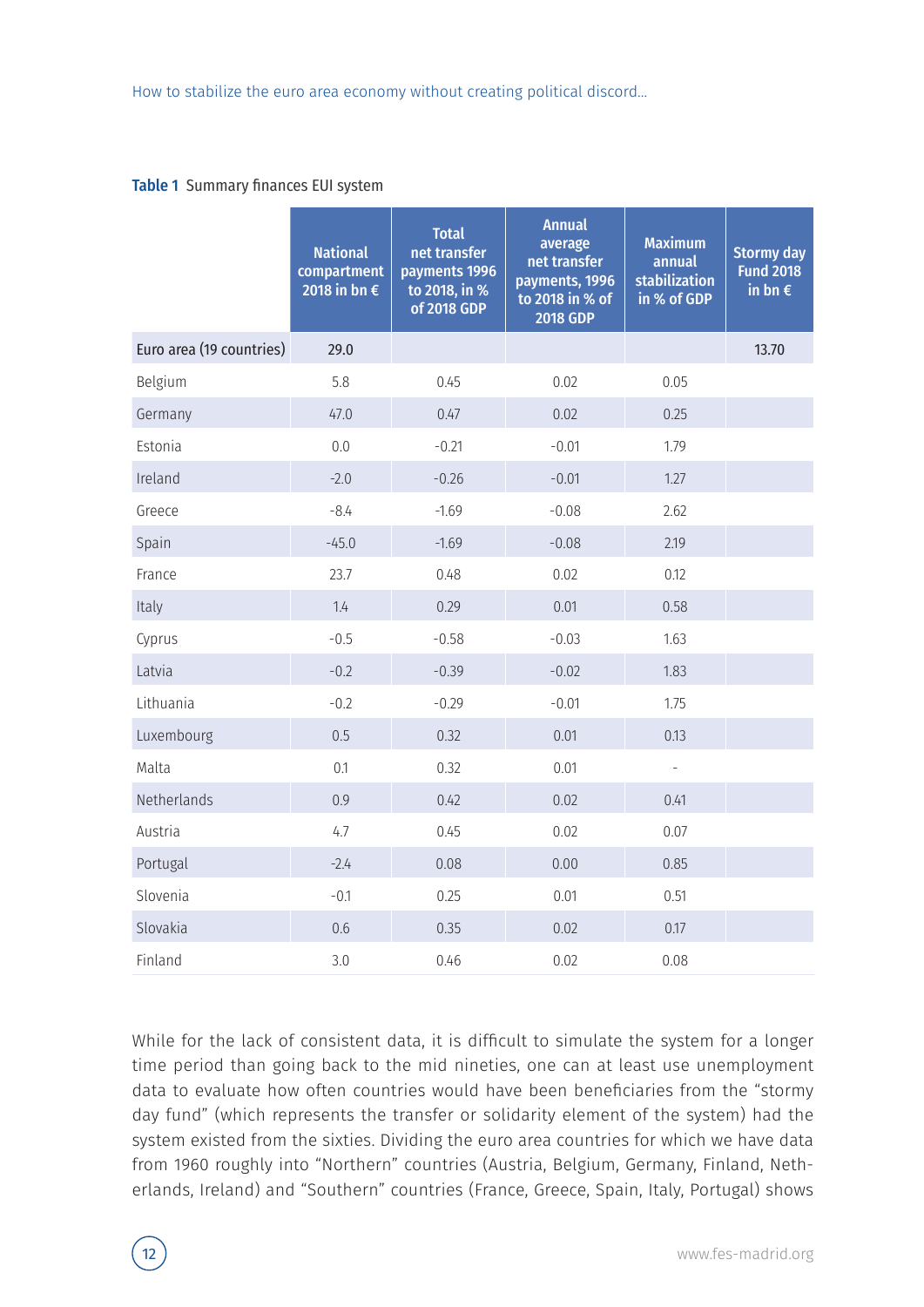that over the long run, both groups would have almost equally often drawn from this solidarity fund: the Northern countries drew 41 times from the fund while the Southern countries did so 48 times (see Figure 4).





#### **Possible legal frameworks for this compromise scheme**

The following discussion of the legal aspects of implementing the compromise scheme we propose in this paper contains elements that have been adapted from various prior studies. While the existing literature is limited, it does document a gradual evolution in thinking on the subject. Whereas initial analyses concluded it would not be possible to create an EUBS without amending EU Treaties (European Commission, 2012; Fuchs, 2013; Repasi, 2013)<sup>9</sup> more recent studies assert that most of the plans proposed to date could be anchored in existing primary and secondary EU legislation, and that no changes to the Treaties would be required. The feasibility of pursuing this option, however, depends as much on the type of scheme implemented as on the way in which it is legally structured. Given the legal obstacles to implementing a genuine scheme, an equivalent scheme would be an obviously better choice (Beblavý and Lenaerts, 2017).

<sup>9</sup> Repasi expresses certain doubts regarding the opportunities offered by Articles 352 and 153(1) TFEU.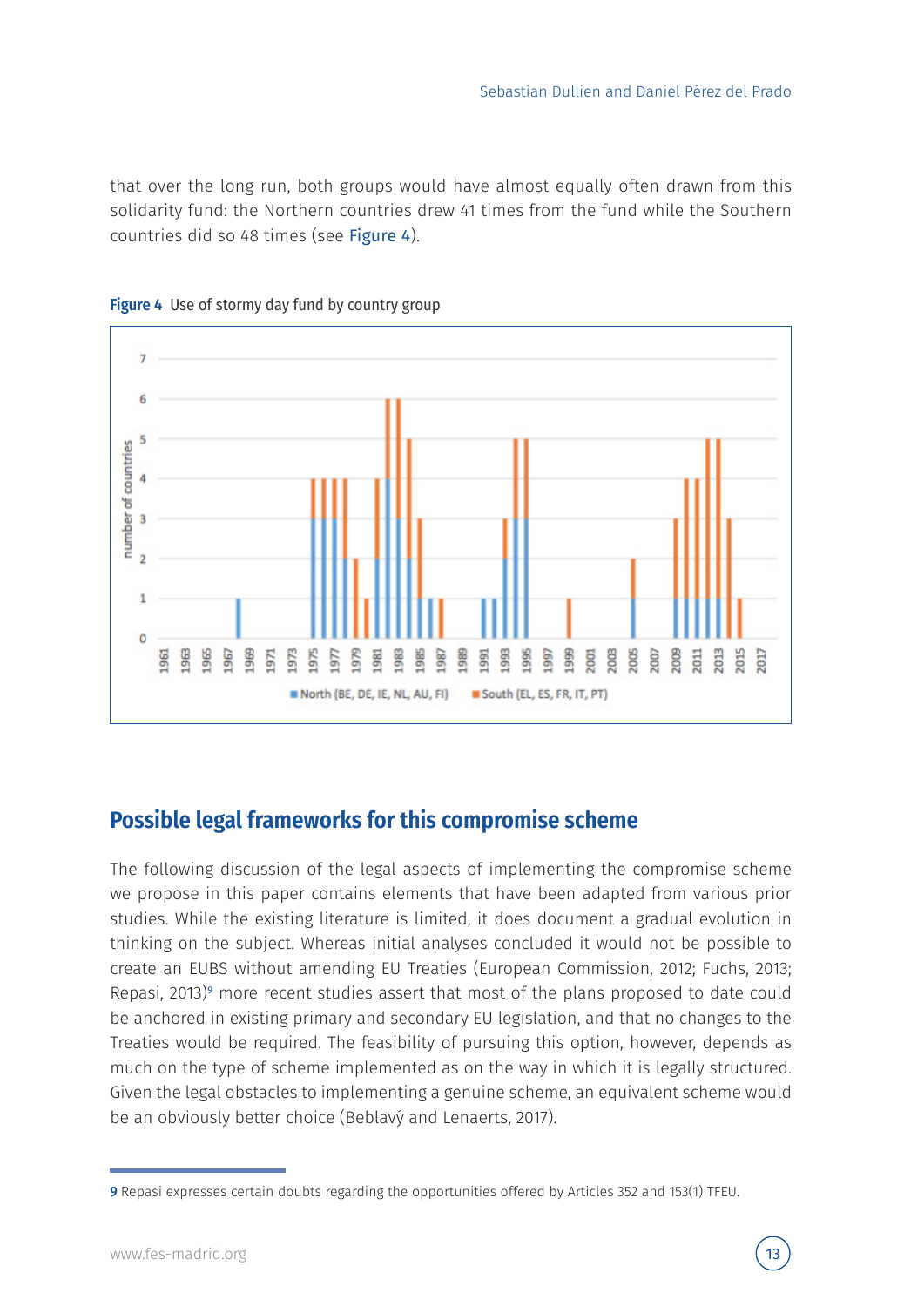Thus, working within the framework of the Treaties and building upon existing EU legal mechanisms would be advantageous approach as it would provide a solution while supposing, at most, reforming secondary legislation. For the sake of clarity, we have divided our assessment of existing institutions that could possibly provide a legal framework for a European-level unemployment benefits scheme into two sections: one focusing on the payment side of the scheme and another focusing on financing issues.

Four existing mechanisms could possibly provide a legal basis for the payment side of a compromise EUBS: the multilateral surveillance procedure (Article 121(6) TFEU); fiscal assistance in crisis situations (Article 122(2) TFEU); funds devoted to social cohesion (Article 175(3) TFEU); and the "flexibility clause" (Article 352(1) TFEU).

Multilateral surveillance is a macroeconomic stabilization instrument for policy coordination. member states to follow Commission guidelines (Article 121(2)) in national economic policymaking. The same Article also impedes the Union legislator from introducing, by means of secondary legislation, sanctions other than those contemplated in Article 121(4). The fact that the multilateral surveillance procedure has been formulated on the basis of non-binding rules out its use as a basis for a future EUBS. This conclusion remains unaltered by the fact that Article 136(1), which makes reference to procedures covered by Articles 121 and 126, allows for the adoption of "measures specific to those member states whose currency is the euro", given that the scope of Article 136 is intimately linked to that of the multilateral surveillance procedure (Repasi, 2017).

The second is Union financial assistance to member states, which allows the Union to provide loans to member states "in difficulties or seriously threatened with severe difficulties caused by […] exceptional occurrences beyond its control" (Article 122(2) TFEU). The clear connection to economic and financial problems inherent to this provision would seem to make it an adequate legal basis for a EUBS, particularly if the system were to be structured as an equivalent scheme. A closer look, however, reveals two important shortcomings. The first is that it only covers actions addressing crisis situations (Repasi, R. 2017).<sup>10</sup> The second is that the implementation of automatic trigger mechanisms would not be compatible with the fact that financial assistance must be granted on a case-by-case basis (Beblavý and Lenaerts, 2017).<sup>11</sup>

<sup>11</sup> The Council nevertheless has broad discretion to define what constitute economic difficulties. It is also possible to think about *ex ante* conditions and not only *ex post*, which would facilitate the application of this Article.



<sup>10</sup> This paper sets this legal base would be adequate for an equivalent EUBS with a trigger of > 2 of unemployment rate, which would only permit to activate the stormy day fund in our proposal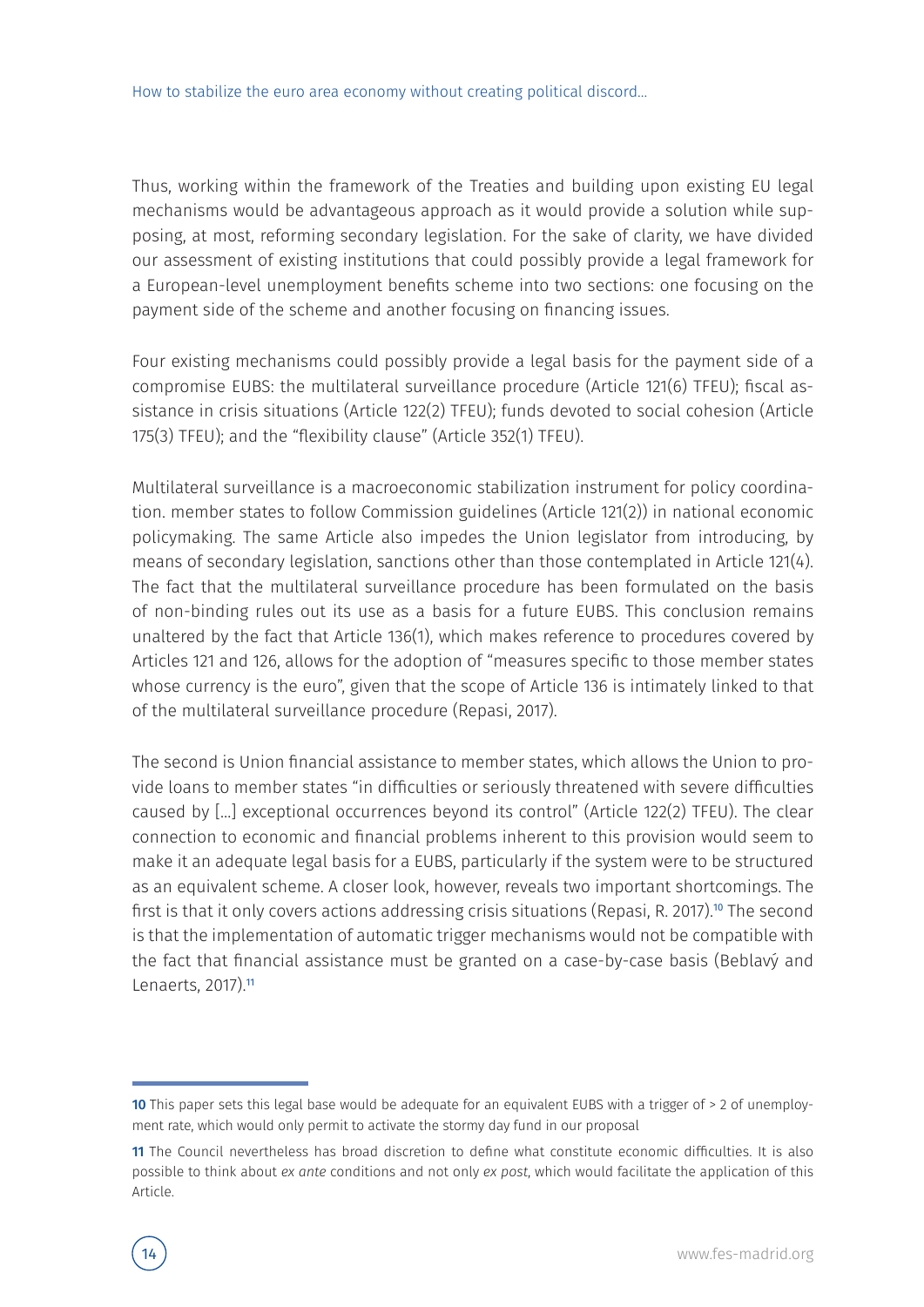Some studies have concluded that the legal framework of funds devoted to social cohesion and, particularly, Article 175(3) could provide a legal basis for establishing an equivalent EUBS (Ferrante, 2016; Ministero dell'Economia e delle Finanze, 2016; Ministero dell'Economia e delle Finanze, September 2016a). The first paragraph of this Article states that the Union shall support the achievement of social cohesion and other objectives "by the action it takes through Structural Funds". Of greater interest is an affirmation in a subsequent paragraph that "specific actions necessary outside the Funds […] may be adopted by the Council acting in accordance with the ordinary legislative procedure". The authors of studies such those cited above hold that "specific actions" would cover everything needed to implement a EUBS. However, others who rule out the possibility of pursuing this option point out that given their focus on macroeconomic stabilization in times of crisis, equivalent unemployment insurance schemes cannot be considered appropriate mechanisms for reducing social and economic disparities related to social cohesion (Repasi, 2017).

The final possibility, upon which there has been greater consensus, is the "flexibility clause". Article 352(1) spells out a number of limitations regarding its application. The first is that actions undertaken by the Union must respond to "objectives set out in the Treaties". Of particular interest in the context of the creation of an EUBS are the objectives outlined in Article 3(3) of the Lisbon Treaty, which calls for establishing "a highly competitive social market", "aiming at full employment and social progress" and promoting "social justice and protection", "economic, social and territorial cohesion" and "solidarity among member states".<sup>12</sup> The second is that actions be necessary "within the framework of the policies defined by the Treaties" – in other words, any actions undertaken on the basis of this article must involve shared competences. In this context, it can be easily argued that the European level is the most appropriate level on which to compensate asymmetric shocks.<sup>13</sup> The third refers to situations in which the Treaties have not provided the necessary powers. The reference to "policies defined by the Treaties" infers that Article 352(1) may be invoked in instances that the Treaties do not provide a legal basis for actions needed to be taken. As none of the other three mechanisms analysed here would provide a clear legal basis for a EUBS, the flexibility clause appears to offer the only viable solution. Another factor that must be taken into account is an opinion issued by the Court of Justice of the European Union to the effect that Article 352 cannot be used as a basis for any new provision that would constitute an implicit amendment to the Treaty.<sup>14</sup> This effectively means that the

<sup>12</sup> These objectives have to be read, among others, in conjunction with Article 9 TFEU, according to which in "defining and implementing its policies and activities, the Union shall take into account requirements linked to the promotion of a high level of employment, the guarantee of adequate social protection, the fight against social exclusion, and a high level of education, training and protection of human health".

<sup>13</sup> This is clearly linked to the principle of subsidiarity (Article 5(3) TEU).

<sup>14</sup> CJEU, Opinion 2/94 [1996], ECR I-1759, para. 30.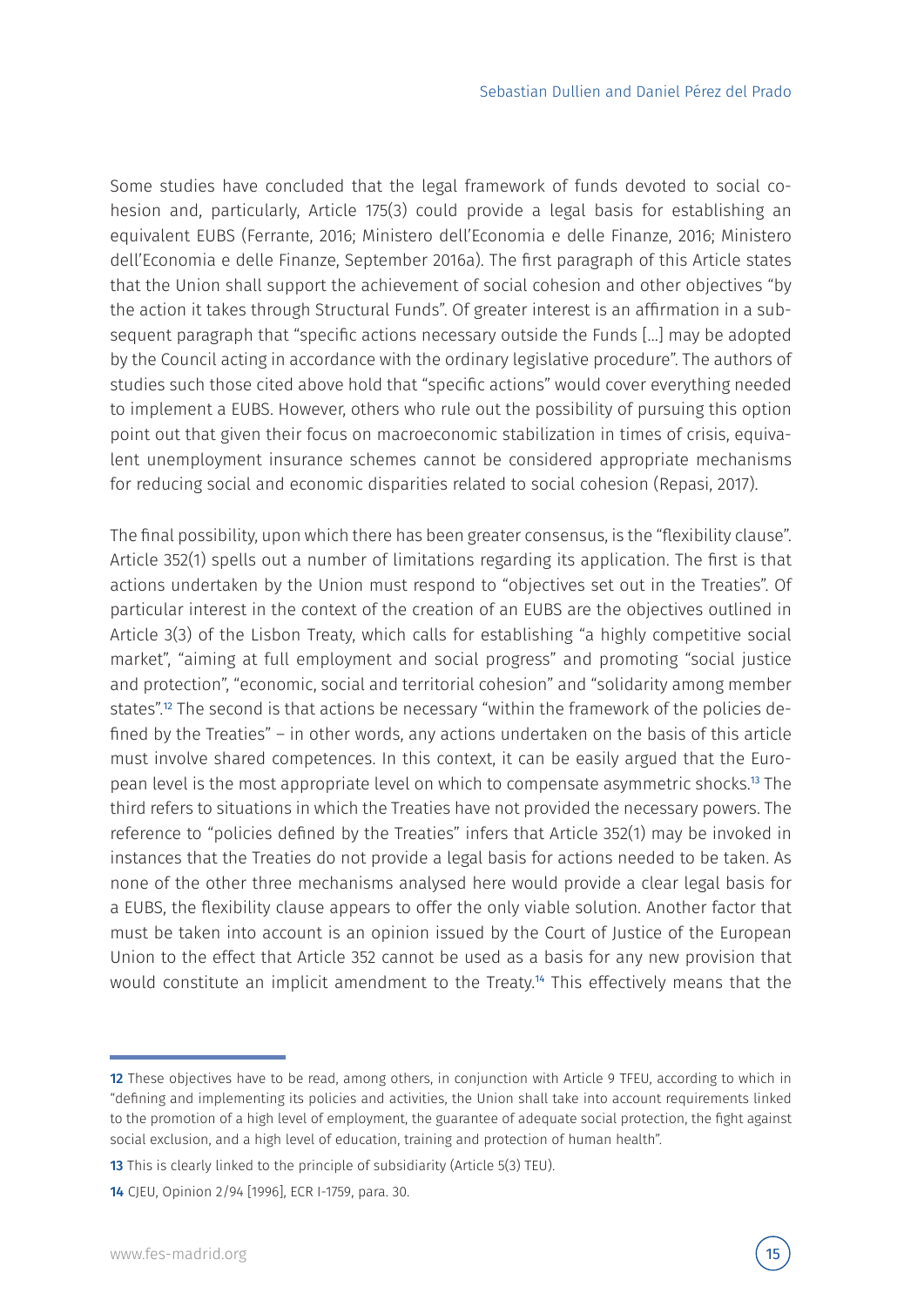distribution of competences cannot be altered and constitutional saving clauses must be respected. Germane to this issue is Article 153(4) of the TFEU, which states that provisions adopted pursuant to that particular Article "shall not affect the right of member states to define the fundamental principles of their social security systems and must not significantly affect the financial equilibrium thereof".<sup>15</sup> Furthermore, as a regulation establishing a EUBS on the basis of Article 352(1) TFEU would require the unanimous approval of the Council to be adopted, some member states could decide to veto the measure out of a desire to safeguard their constitutional clauses.

Nevertheless, it must be remembered that any new initiative of this kind pursued on the basis of Article 352 would be subject to the "no bailout clause" embedded in Article 125(1) TFEU. Under this clause and according to the judgment handed down by the CJEU in the Pringle case,<sup>16</sup> any transfers of funding from the EU to member states not explicitly foreseen in the Treaties can only be justified if they foster some type of needed structural reform. In the case of social protection, the EU may grant financial assistance provided that it stimulates member states to implement reforms or new mechanisms related to their labour markets or unemployment protection systems. Three components of a number of EUBS models proposed to date could possibly provide the type of justification referred to above: experience rating, clawback provisions and minimum requirements for activation policies (Beblavý and Lenaerts, 2017; Repasi, 2017).

Although the compromise scheme we propose here does not feature all of these elements, we are confident that given its national compartment component and dynamic claw-back provision, it would reduce moral hazard issues to a minimum and improve stabilization. Moreover, it would not offer national governments incentives to avoid implementing needed structural reforms and can be deemed as not violating Article 125(1). It is also structurally flexible enough to accommodate the incorporation of mechanisms supporting other facets of active employment policy such as experience rating and minimum requirements, should such adjustments be called for.

The financing side of the scheme could be approached in two different ways. The first would be to set up a specific line in the EU general budget for Member State contributions and the second would be to create an external fund for this purpose.

In terms of using a specific line for a EUBS within the general EU budget, Article 311(2) TFEU contemplates two kinds of funding sources: "own resources" and "other revenues". Whereas funds in the first category are primarily intended to finance items within the

**<sup>15</sup>** This is linked to the principle of proportionality (Article 5(4) TFEU).

<sup>16</sup> CJEU Case C-370/12, Pringle, ECLI:EU:C:2012:756, paras. 130-136.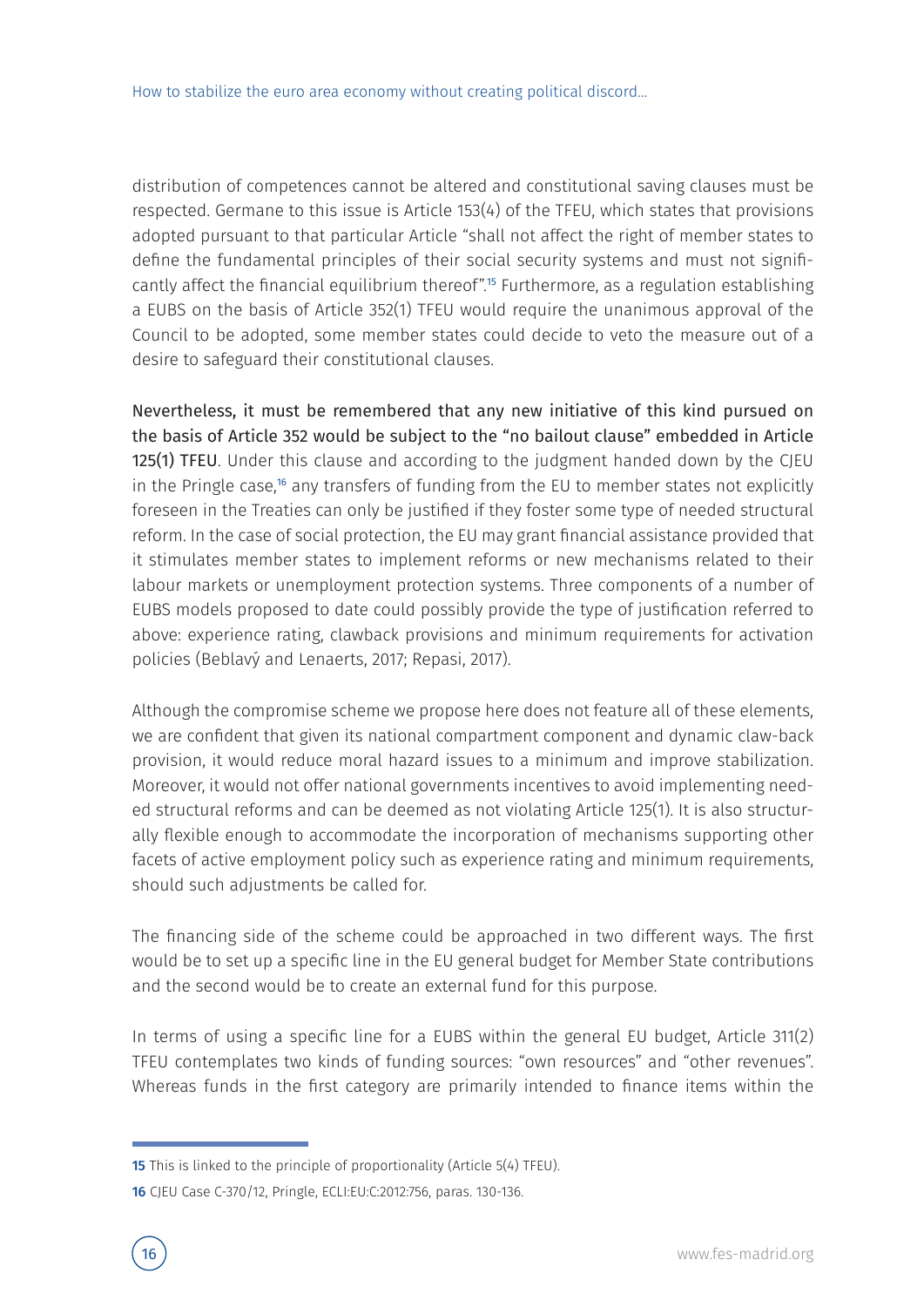general budget, those in the second may be used to finance specific purposes. Member contributions to the EUBS would fall into the category of other revenues, which offers two clear advantages: the regulation of other revenue is more flexible and such funds may be devoted to specific purposes.

New contributions should be created and defined by the same legal instrument establishing the payouts and other aspects of the scheme they are intended to fully finance. Financial contributions to the scheme by EU member states, which are additional to the contributions they make under the Own Resources Decision<sup> $\eta$ </sup> must, in principle, conform to the rules set out in Article 311(3) of the TFEU, which states that the Council shall, acting unanimously under a special legislative procedure and after consulting the European Parliament, the Economic and Social Committee and the Committee of the Regions, establish new categories of own resources or abolish existing categories that shall not enter into force until approved by the member states and in accordance with their respective constitutional requirements.

We have identified instances that could serve as precedents in which certain agencies seeking to establish new additional contributions (one example being the European Banking Authority) have avoided this procedure by using another Article as a legal basis. However, given that unanimous approval would likely be required for the establishment of additional contributions related to a new EU function, the previously mentioned Article 352 of the TFEU would provide the best legal basis for the additional contributions component of the EUBS (Repasi, 2017).

On the other hand, contributions from member states may also be used to finance an external fund. The European Social Fund, the mission of which according to article 162 is to "improve employment opportunities for workers in the internal market and to contribute thereby to raising the standard of living", is an example of a pre-existing EU structure that could play an important role. The main problem is that to date the ESF has been used exclusively as a conduit for active employment policy initiatives. Giving it a passive employment policy function would require a major reform, the incorporation of substantially new components and probably a Treaty amendment as well. It would nevertheless be interesting to explore the potential synergies between a future EUBS and this fund, which could possibly develop active employment policy initiatives that complemented the functions of the unemployment benefits scheme.

<sup>17</sup> 2014/335/EU, Euratom: Council Decision of 26 May 2014 on the system of own resources of the European Union. OJ L 168, 7.6.2014, p. 105-111.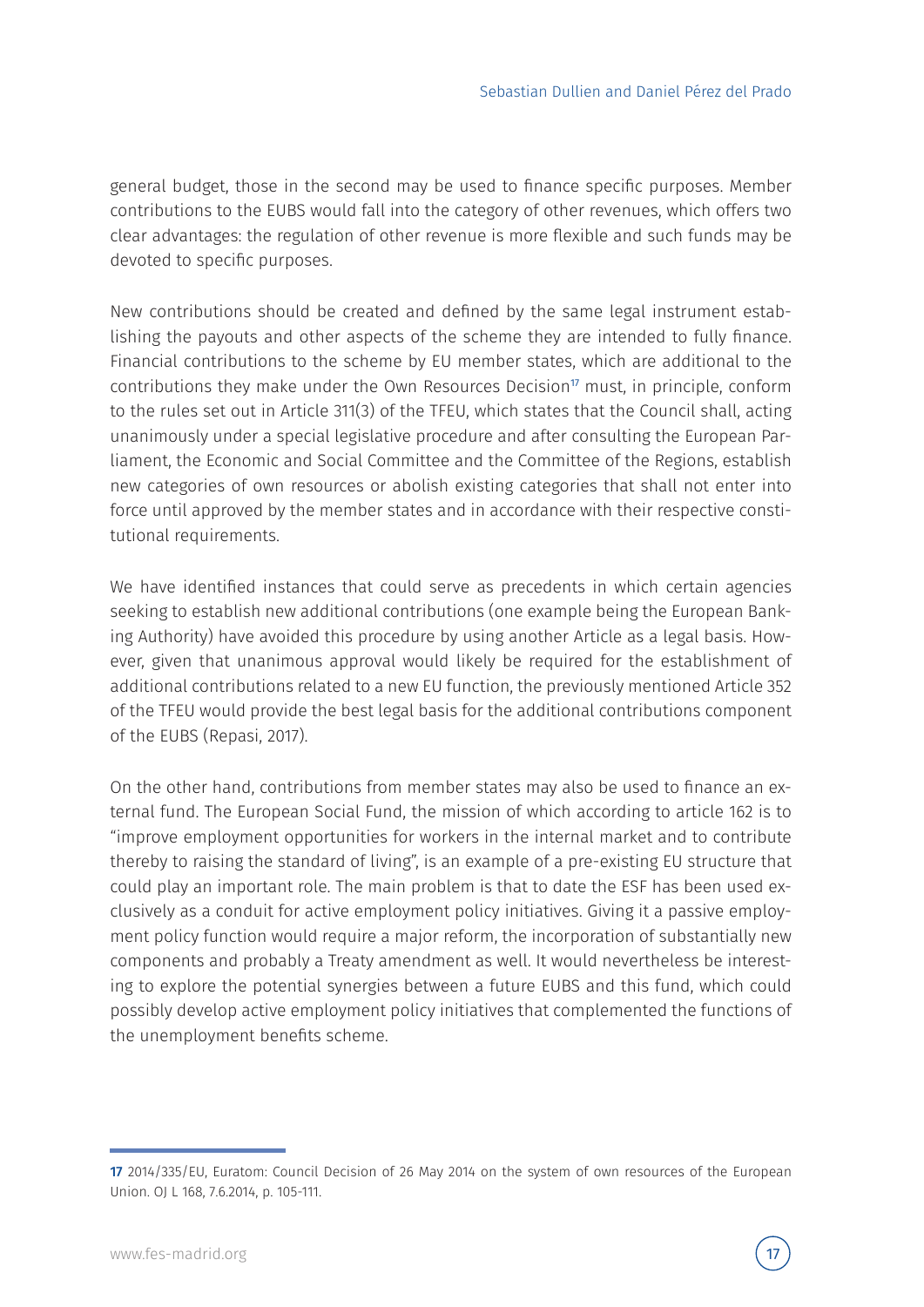In any case, there are other – and perhaps easier to implement – possibilities that could be contemplated. Member states could sign an international treaty to create an intergovernmental organization, which, operating under public international law, provided access to financial assistance within the EUBS framework. The European Stability Mechanism (ESM) is an example of this kind of arrangement. Using Article 352(2) TFEU as a legal basis, it would also be possible to create a Union agency with a distinct legal personality, the budget of which could function as a fund.

Last, but not least, a subset of member states acting on their own could implement the scheme. This option would not require the unanimous approval of the Council and could be accomplished either by means of an international agreement accorded by participating member states (a solution rather similar to one mentioned above, but broader in scope)<sup>18</sup> or enhanced cooperation as contemplated in Article 20 of the TFEU.

The first of these options is supported by the CJEU's ruling in the Pringle case that member states may conclude international agreements in areas in which the Union does not have exclusive competence. Certain conditions, however, would need to be satisfied. Such agreements must not modify Primary Law, be in compliance with Primary law and Secondary law, not encroach upon exclusive Union competences or shared competences, only be concluded if Union enhanced cooperation has failed or is likely to fail and must not circumvent Union legislative procedure or the Treaties.

The greatest theoretical obstacle to pursuing the second option is the stipulation in Article 326(2) TFEU that enhanced cooperation must not undermine either the internal market or economic, social and territorial cohesion. However, a number of authors have concluded that this injunction would not constitute a barrier to the creation of a EUBS, which would not impede the social cohesion of the Union but only strengthen cohesion between participating member states (Repasi, 2017).

#### **Conclusions**

The compromise EUBS presented in this paper would be an equivalent scheme financed by contributions from member states that makes payments to national governments rather than individuals. As envisioned, each participating country would pay 0.1 per cent of its GDP a year into the scheme. Eighty per cent of its pay-ins would be deposited in a designated national compartment and the remaining twenty per cent would be pooled into a common stormy day fund reserved for dealing with severe shocks.

<sup>18</sup> As in the case of the ESM, such an arrangement could be open to, and include, all member states.

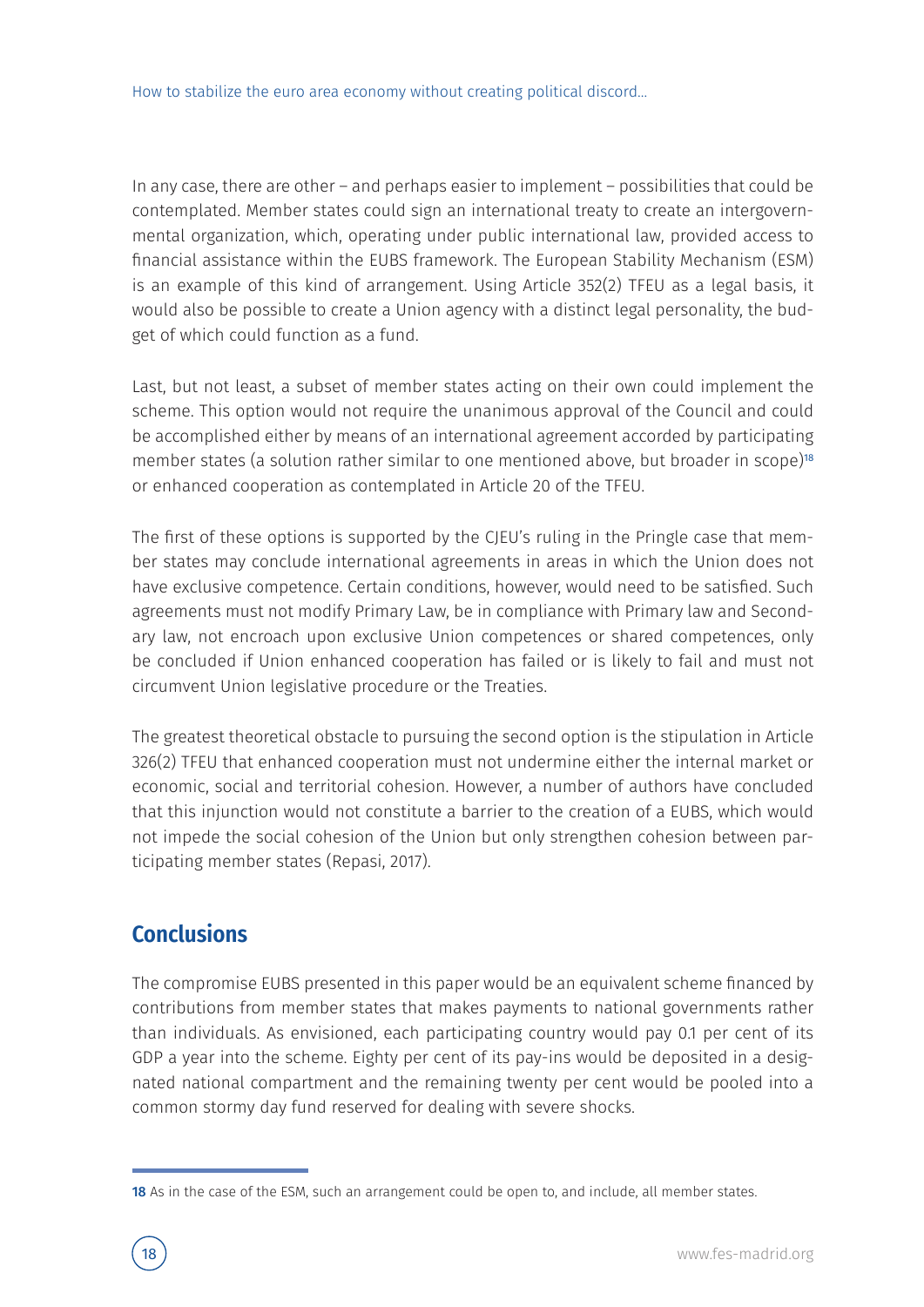Pay-outs would be made whenever a country's unemployment rates rose more than 0.2 percentage points above its average rate for the previous five years. The trigger for this process has been set intentionally low to avoid problems associated with higher thresholds. Money for pay-outs would be drawn from national compartments. If a given country were to be hit by a very severe shock (defined as a rise in its unemployment rate of 2 or more percentage points) it would be eligible to receive additional payments from the scheme's stormy day fund.

Each participating country would be allowed to run a cumulative deficit in its national compartment of up to 5 per cent of its GDP. In the first instance, this deficit would be financed by loans from other national compartments. In the event that all national compartments should be depleted, the scheme would replenish funds as needed by borrowing in financial markets. To cover this contingency, the scheme would have the mandate to issue bonds backed by future contributions as collateral. Dynamic, risk-based adjustment of contributions would be built into the system to dispel concerns regarding the possibility of permanent transfers.

This scheme demonstrated significant stabilization potential with minimal net costs to the net contributors under simulation conditions.

In terms of the legal basis upon which this scheme should be created, a thorough analysis of the possibilities indicates that from a practical perspective the "flexibility clause" (Article 352 TFUE) would be the best choice. Nevertheless, it must be remembered that any new initiative of this kind would be subject to the "no bailout clause" embedded in Article 125(1) TFEU. Under this clause, any granting of financial assistance on the part of the EU to member states not explicitly foreseen in the Treaties can only be justified if it implies some type of conditionality. On the other hand, two approaches could be taken to the financing side of the scheme, which could be funded by means of either a specific line in the general EU budget or a dedicated external fund.

Another workable alternative that would preclude the need for unanimous approval in the Council would be for a subset of member states acting on their own to implement the scheme. This could be done either by means of an international agreement accorded by participating member states or enhanced cooperation as contemplated in Article 20 of the TFEU.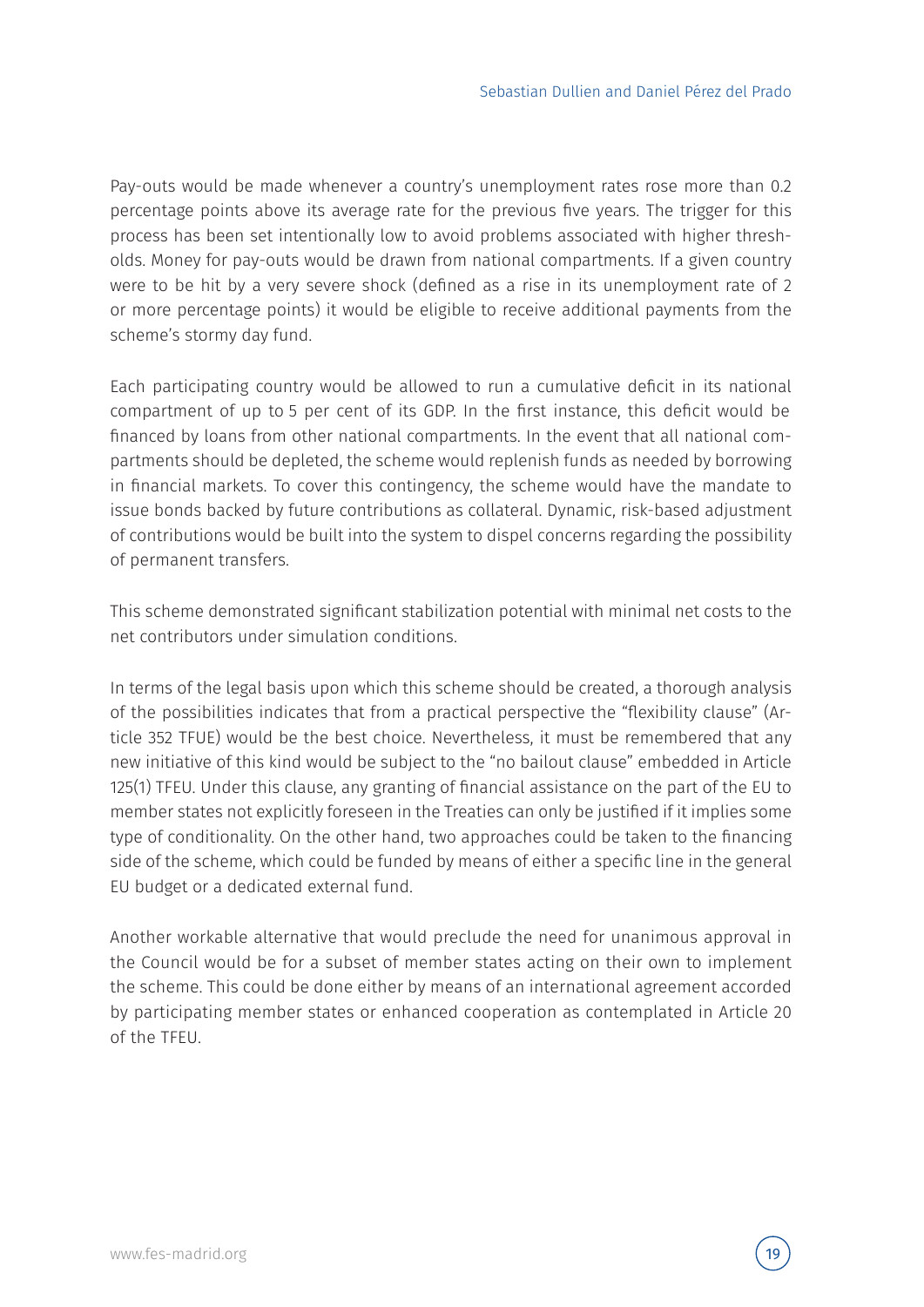#### **References**

- Beblavý, M.; Gros, D.; Maselli, I.: "Reinsurance of national unemployment benefit schemes", *CEPS working document*, 401, 2015. Available at: http://www.ceps.eu/node/9923.
- Beblavý, M.; Lenaerts, K.: *Feasibility and added value of a european unemployment benefits scheme*, Brussels, 2017.
- Dullien, S.: *A European unemployment benefit scheme. How to provide for more stability in the euro zone*, 1st edition, Gütersloh, Verlag Bertelsmann Stiftung, 2014.
- Dullien, S.: "Ten lessons from a decade of debating EUBS: robust findings, popular myths and remaining dilemmas", *Intereconomics: review of European economic policy* (forthcoming), 2017.
- Feld, L. P.; Osterloh, S.: "Is a fiscal capacity really necessary to complete EMU?", Paper presented at the workshop *How to build a genuine economic and monetary union* on 30 May 2013.
- Ministero dell'Economia e delle Finanze: *European Unemployment Benefit Scheme*, August 2016. Available at: http://www.mef.gov.it/inevidenza/documenti/Unemployment\_ benefit\_scheme\_rev\_2016.pdf
- Ministero dell'Economia e delle Finanze: *A European Unemployment Benefit Scheme: nine clarifications*, September 2016a. Available at: http://www.mef.gov.it/inevidenza/ documenti/EUBS\_chiarimenti\_EN.pdf
- Ministero dell'Economia e delle Finanze: *Simulations on the European Unemployment Benefit Scheme for the 1999-2015 period*, September 2016b. Available at: http://www.mef. gov.it/inevidenza/documenti/EUBS\_simulazioni\_EN.pdf
- Wissenschaftlicher Beirat beim Bundesministerium der Finanzen: *Zwischen Fiskalunion und fiskalpolitischer Eigenverantwortung: Zum Vorschlag einer europäischen Arbeitslosenversicherung*, 2016.